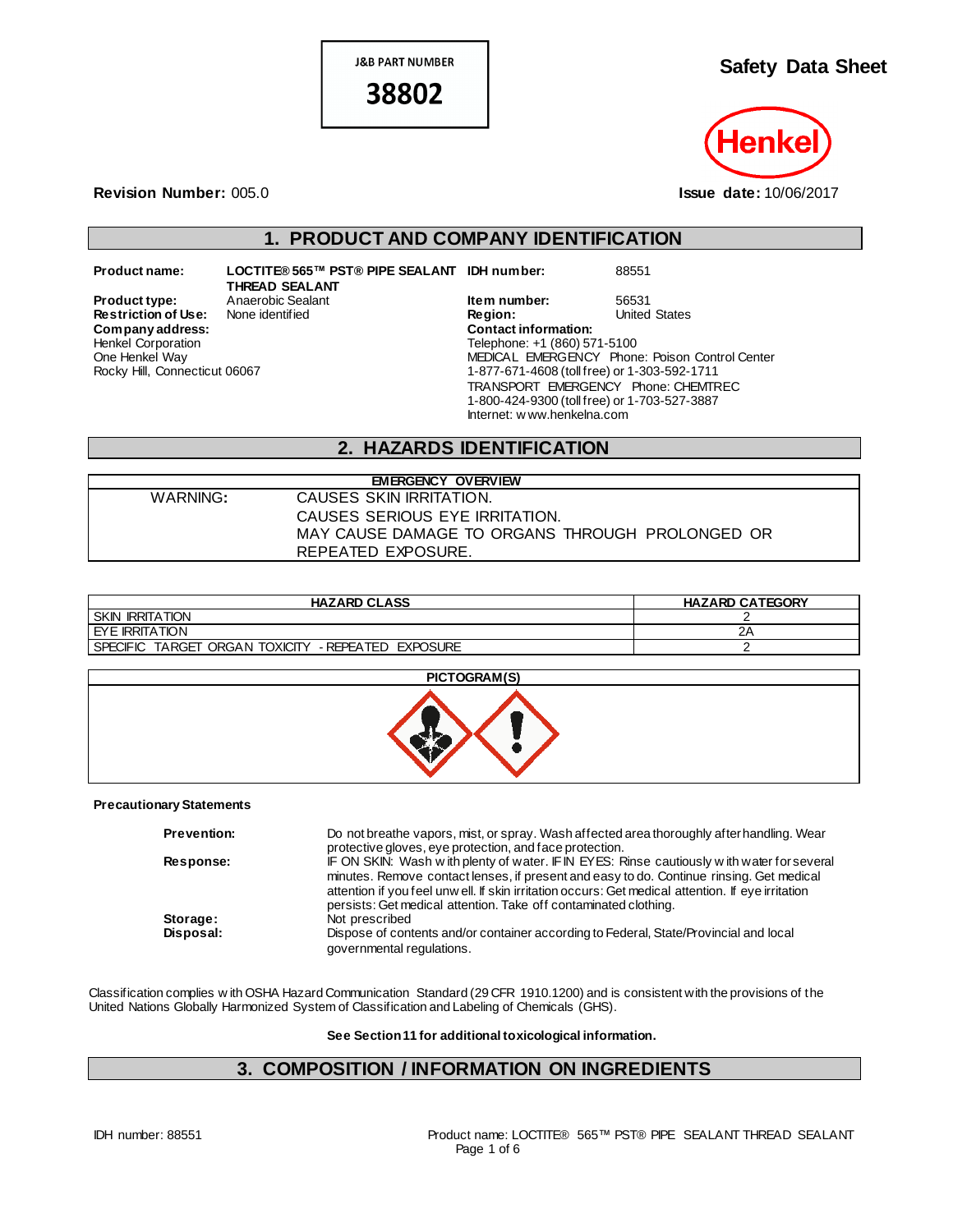| Hazardous Component(s)            | <b>CAS Number</b> | Percentage* |
|-----------------------------------|-------------------|-------------|
| Ethene, tetrafluoro-, homopolymer | 9002-84-0         | $1 - 5$     |
| Titanium dioxide                  | 13463-67-7        | $1 - 5$     |
| Treated fumed silica              | 67762-90-7        | $1 - 5$     |
| Saccharin                         | $81 - 07 - 2$     | $1 - 5$     |
| Cumene hydroperoxide              | $80 - 15 - 9$     | $1 - 5$     |
| Ethylene glycol                   | $107 - 21 - 1$    | $0.1 - 7$   |
| Cumene                            | $98 - 82 - 8$     | $0.1 -$     |

\* Exact percentages may vary or are trade secret. Concentration range is provided to assist users in providing appropriate pr otections.

| <b>4. FIRST AID MEASURES</b>       |                                                                                                                                                                               |  |  |
|------------------------------------|-------------------------------------------------------------------------------------------------------------------------------------------------------------------------------|--|--|
| Inhalation:                        | Move to fresh air. If breathing is difficult, give oxygen. If not breathing, give<br>artificial respiration. Get medical attention.                                           |  |  |
| Skin contact:                      | Remove contaminated clothing and footwear. Wash clothing before reuse.<br>Immediately flush skin w ith plenty of w ater (using soap, if available). Get<br>medical attention. |  |  |
| Eye contact:                       | Get medical attention. Rinse immediately with plenty of water, also under the<br>eyelids, for at least 15 minutes.                                                            |  |  |
| Ingestion:                         | Never give anything by mouth to an unconscious person. Do not induce<br>vomiting. Get medical attention.                                                                      |  |  |
| Symptoms:                          | See Section 11.                                                                                                                                                               |  |  |
|                                    | <b>5. FIRE FIGHTING MEASURES</b>                                                                                                                                              |  |  |
| Extinguishing media:               | Water spray (fog), foam, dry chemical or carbon dioxide.                                                                                                                      |  |  |
| Special firefighting procedures:   | Wear self-contained breathing apparatus and full protective clothing, such as<br>turn-out gear. In case of fire, keep containers cool with water spray.                       |  |  |
| Unusual fire or explosion hazards: | Uncontrolled polymerization may occur at high temperatures resulting in<br>explosions or rupture of storage containers.                                                       |  |  |
| Hazardous combustion products:     | Oxides of carbon. Oxides of sulfur. Oxides of nitrogen. Toxic fluorine<br>compounds. Irritating organic vapours.                                                              |  |  |

## **6. ACCIDENTAL RELEASE MEASURES**

**Use personal protection recommended in Section 8, isolate the hazard area and deny entry to unnecessary and unprotected personnel.**

| Environmental precautions: | Do not allow product to enter sew er or waterways.                                                                                                                                                                                                                                                                                                                                                                                                                              |  |  |
|----------------------------|---------------------------------------------------------------------------------------------------------------------------------------------------------------------------------------------------------------------------------------------------------------------------------------------------------------------------------------------------------------------------------------------------------------------------------------------------------------------------------|--|--|
| Clean-up methods:          | Remove all sources of ignition. Evacuate and ventilate spill area; dike spill to<br>prevent entry into w ater system; w ear full protective equipment during clean-<br>up. Soak up w ith inert absorbent material (e.g. sand, silica gel, acid binder,<br>universal binder, saw dust). Scrape up as much material as possible. Store in a<br>partly filled, closed container until disposal. Refer to Section 8 "Exposure<br>Controls / Personal Protection" prior to clean up. |  |  |
|                            |                                                                                                                                                                                                                                                                                                                                                                                                                                                                                 |  |  |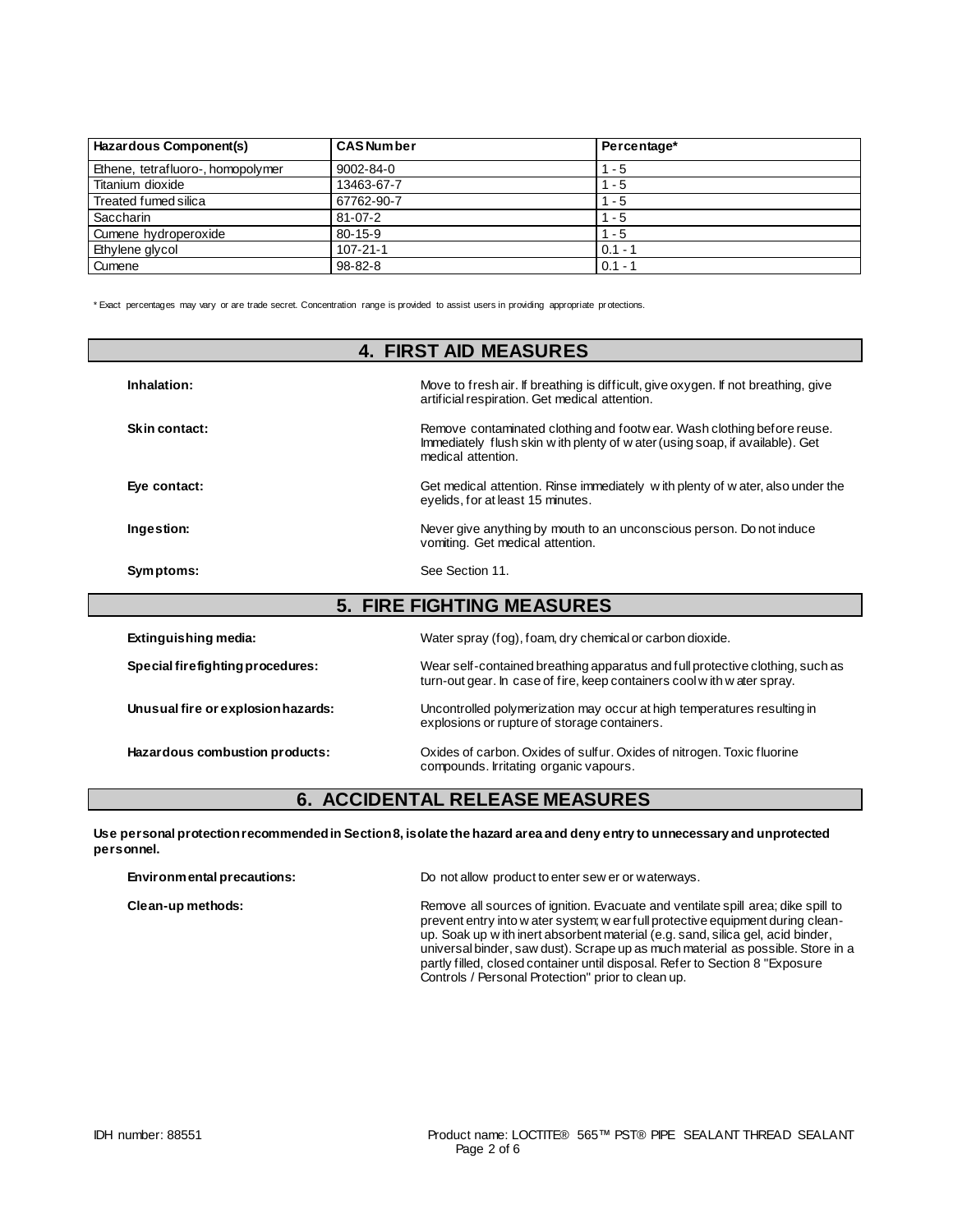# **7. HANDLING AND STORAGE**

**Handling:** Keep container closed. Use only w ith adequate ventilation. Prevent contact w ith eyes, skin and clothing. Do not breathe vapor and mist. Wash thoroughly after handling. Refer to Section 8.

**Storage:** For safe storage, store at or below 38 °C (100.4 °F) Keep in a cool, w ell ventilated area aw ay from heat, sparks and open flame. Keep container tightly closed until ready for use.

#### **8. EXPOSURE CONTROLS / PERSONAL PROTECTION**

**Employers should complete an assessment of all workplaces to determine the need for, and selection of, proper exposure controls and protective equipment for each task performed.**

| Hazardous Component(s)            | <b>ACGIHTLV</b>                                                                                                                                                                          | <b>OSHA PEL</b>                                                    | <b>AIHA WEEL</b>                                  | <b>OTHER</b>                                                       |
|-----------------------------------|------------------------------------------------------------------------------------------------------------------------------------------------------------------------------------------|--------------------------------------------------------------------|---------------------------------------------------|--------------------------------------------------------------------|
| Ethene, tetrafluoro-, homopolymer | None                                                                                                                                                                                     | None<br>None                                                       |                                                   | 10 mg/m3 TWA Total<br>dust.<br>5 mg/m3 TWA<br>Respirable fraction. |
| Titanium dioxide                  | 15 mg/m3 PEL Total<br>dust.<br>15 MPPCF TWA<br>Respirable fraction.<br>15 mg/m3 TWA Total<br>10 mg/m3 TWA<br>dust.<br>50 MPPCF TWA<br>Total dust.<br>5 mg/m3 TWA<br>Respirable fraction. |                                                                    | None                                              | None                                                               |
| <b>Treated fumed silica</b>       | 10 mg/m3 TWA<br>Inhalable dust.<br>3 mg/m3 TWA<br>Respirable fraction.                                                                                                                   | 15 mg/m3 TWA Total<br>dust.<br>5 mg/m3 TWA<br>Respirable fraction. | None                                              | None                                                               |
| Saccharin                         | None                                                                                                                                                                                     | None                                                               | None                                              | None                                                               |
| Cumene hydroperoxide              | None                                                                                                                                                                                     | None                                                               | 1 ppm $(6 \text{ mg/m3})$<br><b>TWA</b><br>(SKIN) | None                                                               |
| Ethylene glycol                   | 25 ppm TWA Vapor<br>fraction<br>50 ppm STEL Vapor<br>fraction<br>10 mg/m3 STEL<br>Aerosol, inhalable.                                                                                    | None                                                               | None                                              | None                                                               |
| Cumene                            | 50 ppm TWA                                                                                                                                                                               | 50 ppm (245 mg/m3)<br>PEL<br>(SKIN)                                | None                                              | None                                                               |

**Engineering controls:** Provide adequate local exhaust ventilation to maintain w orker exposure below exposure limits.

**Respiratory protection:** Use NIOSH approved respirator if there is potential to exceed exposure limit(s).

Eye/face protection: Safety goggles or safety glasses with side shields. Full face protection should be used if the potential for splashing or spraying of product exists. Safety show ers and eye wash stations should be available.

**Skin protection:** Use chemical resistant, impermeable clothing including gloves and either an apron or body suit to prevent skin contact. Neoprene, Butyl-rubber, or nitrilerubber gloves.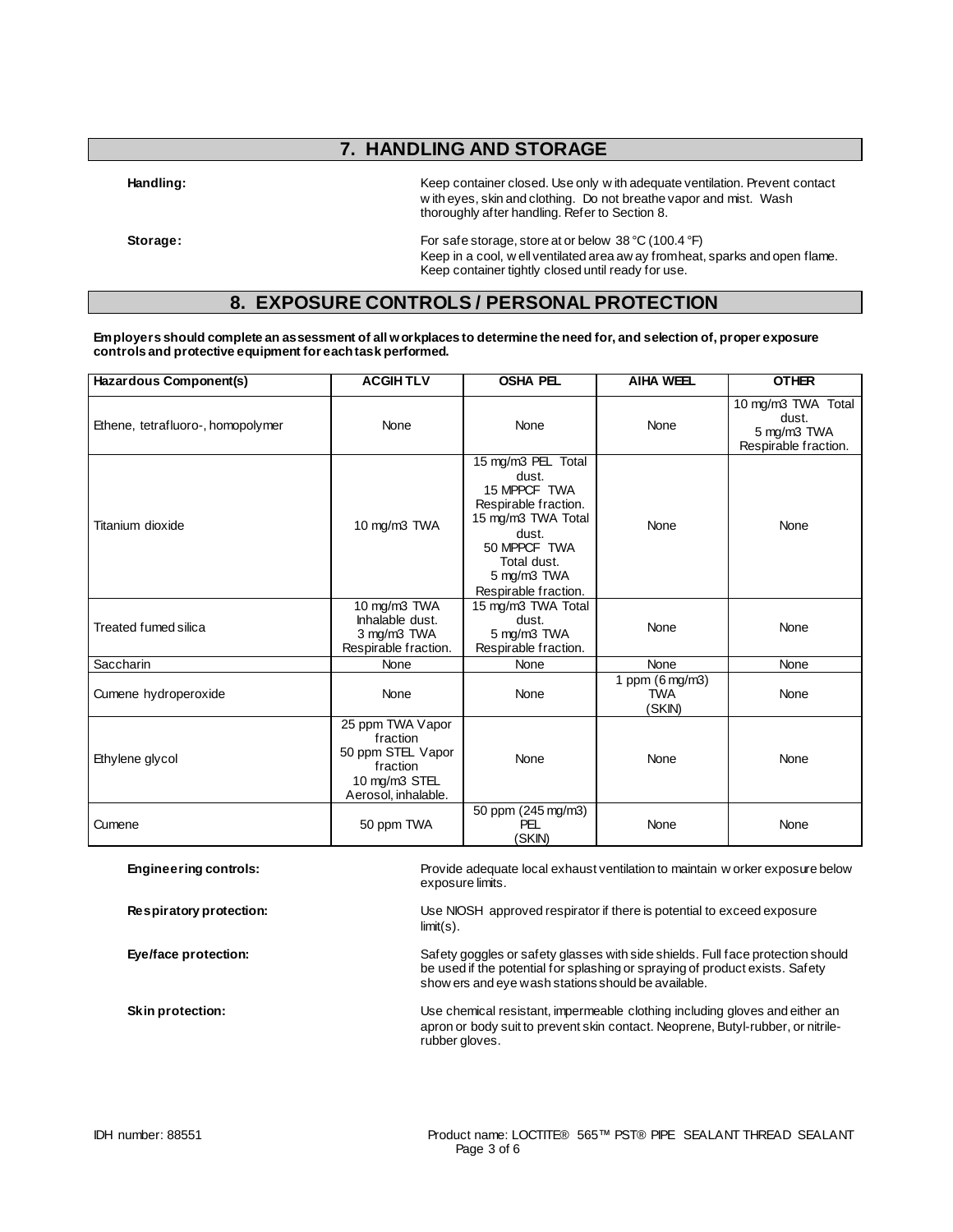## **9. PHYSICAL AND CHEMICAL PROPERTIES**

| <b>Physical state:</b>                   | Liquid, Paste                                                     |
|------------------------------------------|-------------------------------------------------------------------|
| Color:                                   | White                                                             |
| Odor:                                    | Mild                                                              |
| Odor threshold:                          | Not available.                                                    |
| pH:                                      | Not applicable                                                    |
| pH:                                      | Not applicable                                                    |
| Vapor pressure:                          | $<$ 5 mm hg (27 °C (80.6 °F))                                     |
| Boiling point/range:                     | > 149 °C (> 300.2 °F)                                             |
| Melting point range:                     | Not available.                                                    |
| Specific gravity:                        | 1.1                                                               |
| Vapor density:                           | Not available.                                                    |
| Flash point:                             | > 93 °C (> 199.4 °F)                                              |
| Flam mable/Explosive limits - low er:    | Not available.                                                    |
| Flam mable/Explosive limits - upper:     | Not available.                                                    |
| Autoignition temperature:                | Not available.                                                    |
| Flammability:                            | Not applicable                                                    |
| <b>Evaporation rate:</b>                 | Not available.                                                    |
| Solubility in water:                     | Slight                                                            |
| Partition coefficient (n-octanol/water): | Not available.                                                    |
| <b>VOC content:</b>                      | 0.11 %; 1.06 g/l Method 40 CFR Part 63 Appendix A to Subpart PPPP |
| Viscosity:                               | Not available.                                                    |
| Decomposition temperature:               | Not available.                                                    |

## **10. STABILITY AND REACTIVITY**

| Stability:                           | Stable under normal conditions of storage and use.                                                                              |  |  |
|--------------------------------------|---------------------------------------------------------------------------------------------------------------------------------|--|--|
| Hazardous reactions:                 | None under normal processing. Polymerization may occur at elevated temperature or in the<br>presence of incompatible materials. |  |  |
| Hazardous decomposition<br>products: | Oxides of carbon. Toxic fluorine compounds. Oxides of nitrogen. Oxides of sulfur. Irritating<br>organic vapours.                |  |  |
| Incompatible materials:              | Strong oxidizing agents.                                                                                                        |  |  |
| Reactivity:                          | Not available.                                                                                                                  |  |  |
| Conditions to avoid:                 | Elevated temperatures. Heat, flames, sparks and other sources of ignition. Store aw ay from<br>incompatible materials.          |  |  |

## **11. TOXICOLOGICAL INFORMATION**

**Relevant routes of exposure:** Skin, Inhalation, Eyes, Ingestion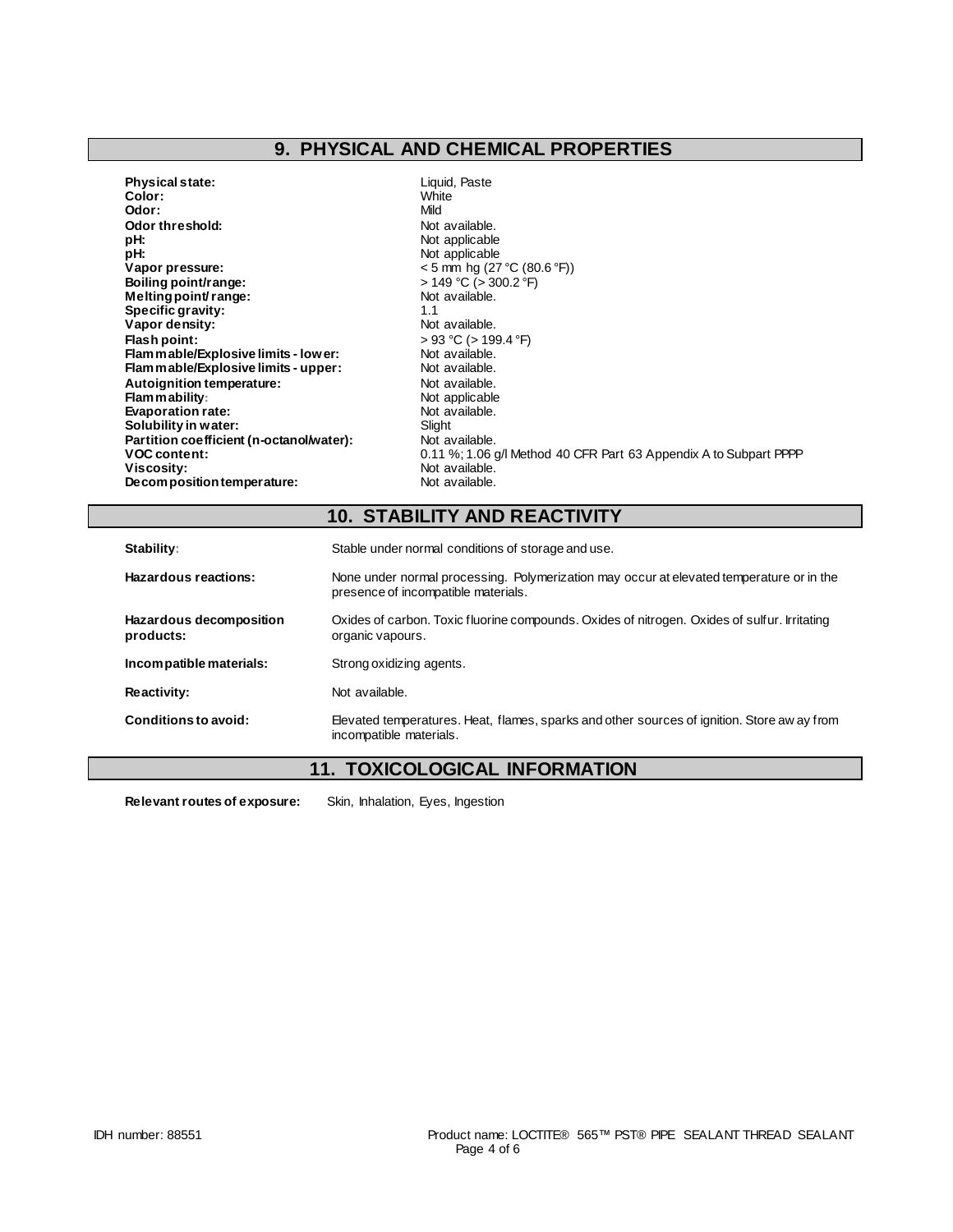#### **Potential Health Effects/Symptoms**

| Inhalation:          | Inhalation of vapors or mists of the product may be irritating to the respiratory system. |
|----------------------|-------------------------------------------------------------------------------------------|
| <b>Skin contact:</b> | Causes skin irritation.                                                                   |
| Eve contact:         | Causes serious eye irritation.                                                            |
| Ingestion:           | May cause gastrointestinal tract irritation if sw allowed.                                |

| Hazardous Component(s)                                                                                                      | LD50s and LC50s                            | Immediate and Delayed Health Effects                                                                      |  |
|-----------------------------------------------------------------------------------------------------------------------------|--------------------------------------------|-----------------------------------------------------------------------------------------------------------|--|
| Ethene, tetrafluoro-, homopolymer                                                                                           | None                                       | No Target Organs                                                                                          |  |
| Titanium dioxide                                                                                                            | None                                       | Irritant, Respiratory, Some evidence of<br>carcinogenicity                                                |  |
| Treated fumed silica                                                                                                        | None                                       | <b>Irritant</b>                                                                                           |  |
| Saccharin                                                                                                                   | Oral LD50 (Mouse) = $17$ g/kg              | No Target Organs                                                                                          |  |
| Cumene hydroperoxide                                                                                                        | Inhalation LC50 (Mouse, $4 h$ ) = 200 mg/l | Allergen, Central nervous system, Corrosive,<br>Irritant, Mutagen                                         |  |
| Oral LD50 (Rat) = $5.89$ g/kg<br>Oral LD50 (Mouse) = $14.6$ g/kg<br>Ethylene glycol<br>Dermal LD50 (Rabbit) = $9,530$ mg/kg |                                            | Blood, Bone Marrow, Central nervous<br>system, Developmental, Eyes, Irritant,<br>Kidney, Liver, Metabolic |  |
| Oral LD50 $(Rat) = 2.91$ g/kg<br>Oral LD50 (Rat) = $1,400$ mg/kg<br>Cumene<br>Inhalation LC50 (Rat, $4 h$ ) = 8000 ppm      |                                            | Central nervous system, Irritant, Lung                                                                    |  |

| Hazardous Component(s)            | <b>NTP Carcinogen</b>                               | <b>IARC Carcinogen</b> | <b>OSHA Carcinogen</b><br>(Specifically Regulated) |
|-----------------------------------|-----------------------------------------------------|------------------------|----------------------------------------------------|
| Ethene, tetrafluoro-, homopolymer | No                                                  | No                     | <b>No</b>                                          |
| Titanium dioxide                  | No.                                                 | Group 2B               | No                                                 |
| Treated fumed silica              | No                                                  | No                     | No                                                 |
| <b>Saccharin</b>                  | No                                                  | No                     | No                                                 |
| Cumene hydroperoxide              | No                                                  | No                     | No                                                 |
| Ethylene glycol                   | No                                                  | No                     | No.                                                |
| Cumene                            | Reasonably Anticipated to be<br>a Human Carcinogen. | Group 2B               | No                                                 |

## **12. ECOLOGICAL INFORMATION**

**Ecological information:** Not available.

#### **13. DISPOSAL CONSIDERATIONS**

**Information provided is for unused product only.**

**Recommended method of disposal:** Follow all local, state, federal and provincial regulations for disposal.

Hazardous waste number: Not a RCRA hazardous waste.

#### **14. TRANSPORT INFORMATION**

**The transport information provided in this section only applies to the material/formulation itself, and is not specific to any package/configuration.**

#### **U.S. Department of Transportation Ground (49 CFR)**

| Proper shipping name:       | RQ, Environmentally hazardous substance, liquid, n.o.s. |
|-----------------------------|---------------------------------------------------------|
| Hazard class or division:   |                                                         |
| Identification number:      | <b>UN 3082</b>                                          |
| Packing group:              |                                                         |
| DOT Hazardous Substance(s): | alpha, alpha-Dimethylbenzylhydroperoxide                |